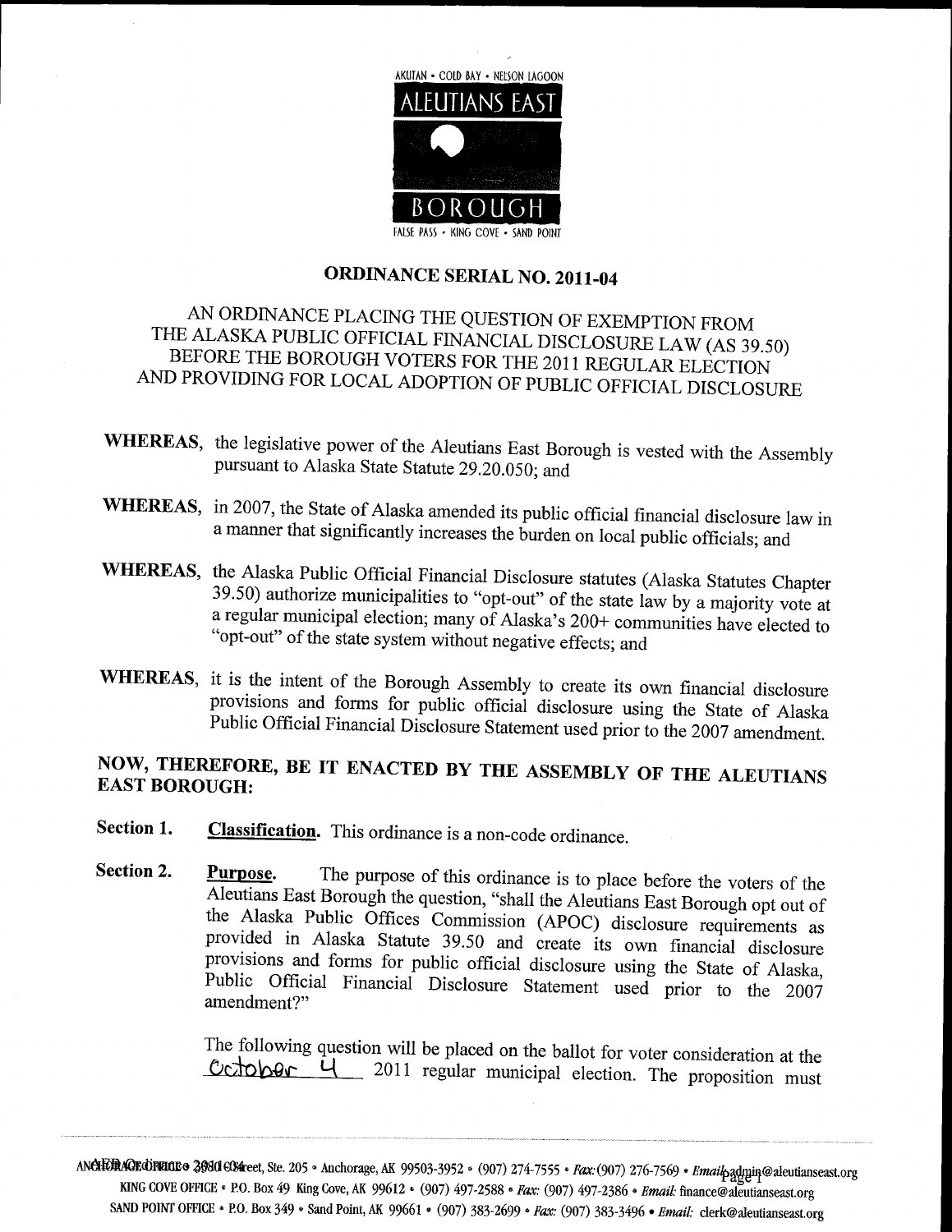receive an affirmative vote from <sup>a</sup> majority of the qualified voters voting on the question to be approved.

Information: Current changes to state law have had the unintended effect of limiting the number of individuals who will seek public office. Some of the information required actually conflicts with other laws that require confidentiality on the part of certain professions. Many Alaskan communities have exercised their right to "opt-out" of the new state financial disclosure requirements, and have adopted their own financial disclosure requirements similar to what the state required prior to the 2007 changes

#### PROPOSITION

## THE ALEUTIANS EAST BOROUGH TO ADOPT ITS OWN FINANCIAL DISCLOSURE FORM AND EXERCISE ITS RIGHT TO 'OPT-OUT' OF CURRENT STATE DISCLOSURE LAWS

Shall the Aleutians East Borough opt out of the Alaska Public Offices Commission (APOC) disclosure requirements as provided in Alaska Statute 39.50 and create its own financial disclosure provisions and forms for public official disclosure using the State of Alaska, Public Official Financial Disclosure Statement used prior to the 2007 amendment

YES NO

A "YES" vote would exempt the Aleutians East Borough from AS 39.50 reporting requirements and require the Aleutians East Borough to create and adopt its own financial disclosure statement and forms for public official disclosure using the State of Alaska, Public Official Financial Disclosure Statement used prior to the 2007 amendment

A "NO" vote would mean that Borough public officials remain subject to AS 39.50 of Alaska Statutes, relating to financial disclosure, without local control.

Section 3. Effectiveness. This ordinance shall become effective upon adoption of the Aleutians East Borough and signature of the mayor and approved by a majority vote of the regular election of the Aleutians East Borough to be held on  $2011.$ 

<u>23/11</u>

INTRODUCED ADOPTED

Stanley Mack Mayor Date:  $\overline{\mathbb{R}}$